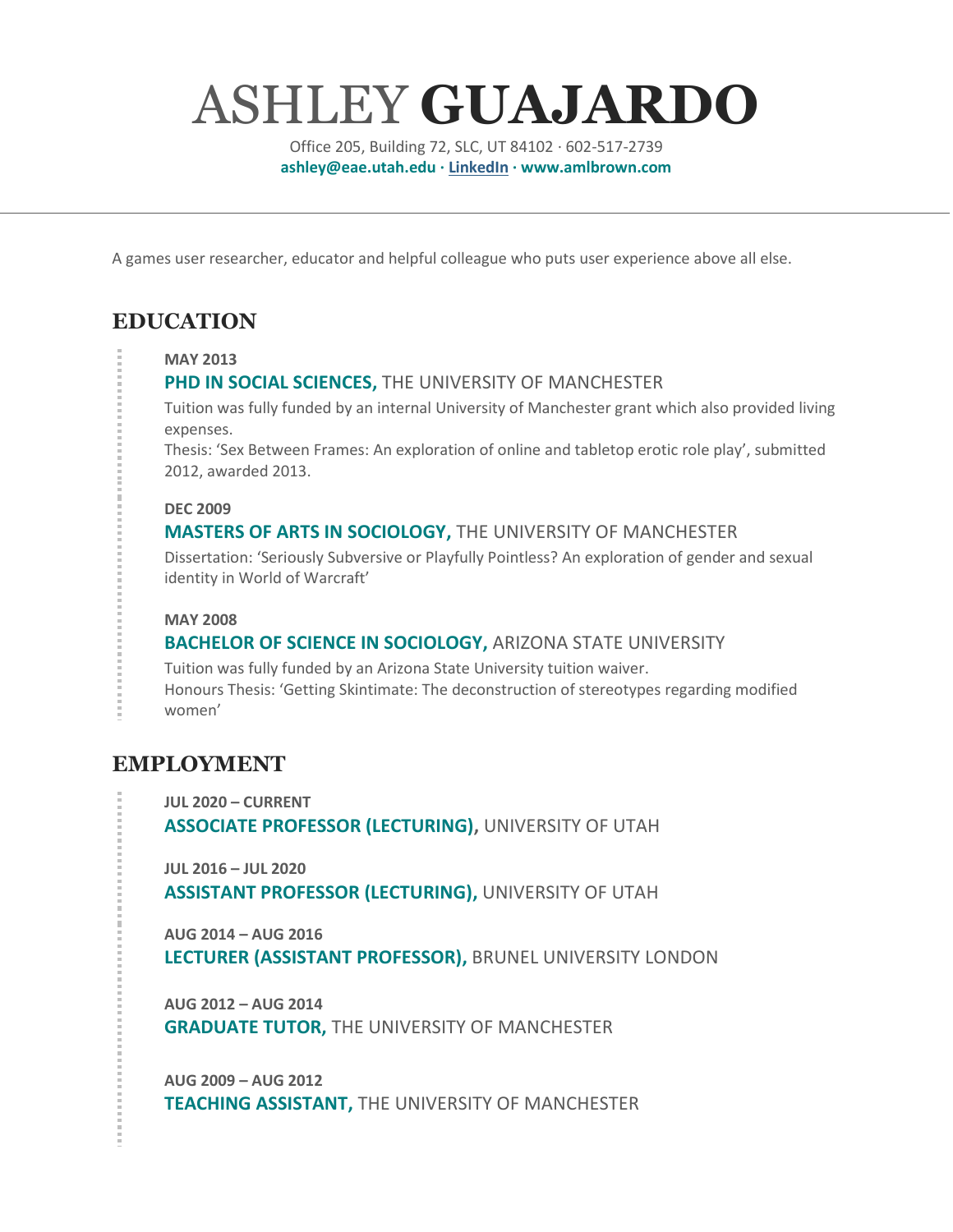**AUG 2007 – MAY 2007 TEACHING ASSISTANT,** ARIZONA STATE UNIVERSITY

## **STUDENT GAMES SUPERVISED**

ă,

**MAY 2021 SOULS OF THE WIND,** WANDERING SPIRIT GAMES [https://store.steampowered.com/app/1573970/Souls\\_of\\_the\\_Wind/](https://store.steampowered.com/app/1573970/Souls_of_the_Wind/)

**APR 2021 TO HELL WITH IT,** WIMPY IMP GAMES [https://store.steampowered.com/app/1567740/To\\_Hell\\_With\\_It/](https://store.steampowered.com/app/1567740/To_Hell_With_It/)

**APR 2021 ABYSS OF NEPTUNE,** ABYSSMAL GAMES [https://store.steampowered.com/app/1562020/Abyss\\_of\\_Neptune/](https://store.steampowered.com/app/1562020/Abyss_of_Neptune/)

**APR 2021 AHRI & BEAR,** CATDOG PRODUCTIONS [https://store.steampowered.com/app/1575060/Ahri\\_and\\_Bear/](https://store.steampowered.com/app/1575060/Ahri_and_Bear/)

**APR 2021 LITTLE TRAVELER,** LITTLE TRAVELER LLC [https://store.steampowered.com/app/1588460/Little\\_Traveler/](https://store.steampowered.com/app/1588460/Little_Traveler/)

**JUN 2020 ARCHITAC,** SQUISH-FISH GAMES <https://store.steampowered.com/app/1203160/ArchiTac/>

**MAY 2020 CHROMALITION,** ONE TASTEFUL SUCCULENT <https://store.steampowered.com/app/1310270/Chromalition/>

**MAY 2020 STRANGE CREATURES,** CAT AND FIDDLE GAMES [https://store.steampowered.com/app/1255550/Strange\\_Creatures/](https://store.steampowered.com/app/1255550/Strange_Creatures/)

**APR 2020 MYA OF THE DESERT,** EMERGENCY ENTRANCE STUDIOS [https://store.steampowered.com/app/1255660/Mya\\_of\\_the\\_Desert/](https://store.steampowered.com/app/1255660/Mya_of_the_Desert/)

**APR 2020 WE WENT BACK,** DEAD THREAD GAMES [https://store.steampowered.com/app/1218250/We\\_Went\\_Back/](https://store.steampowered.com/app/1218250/We_Went_Back/)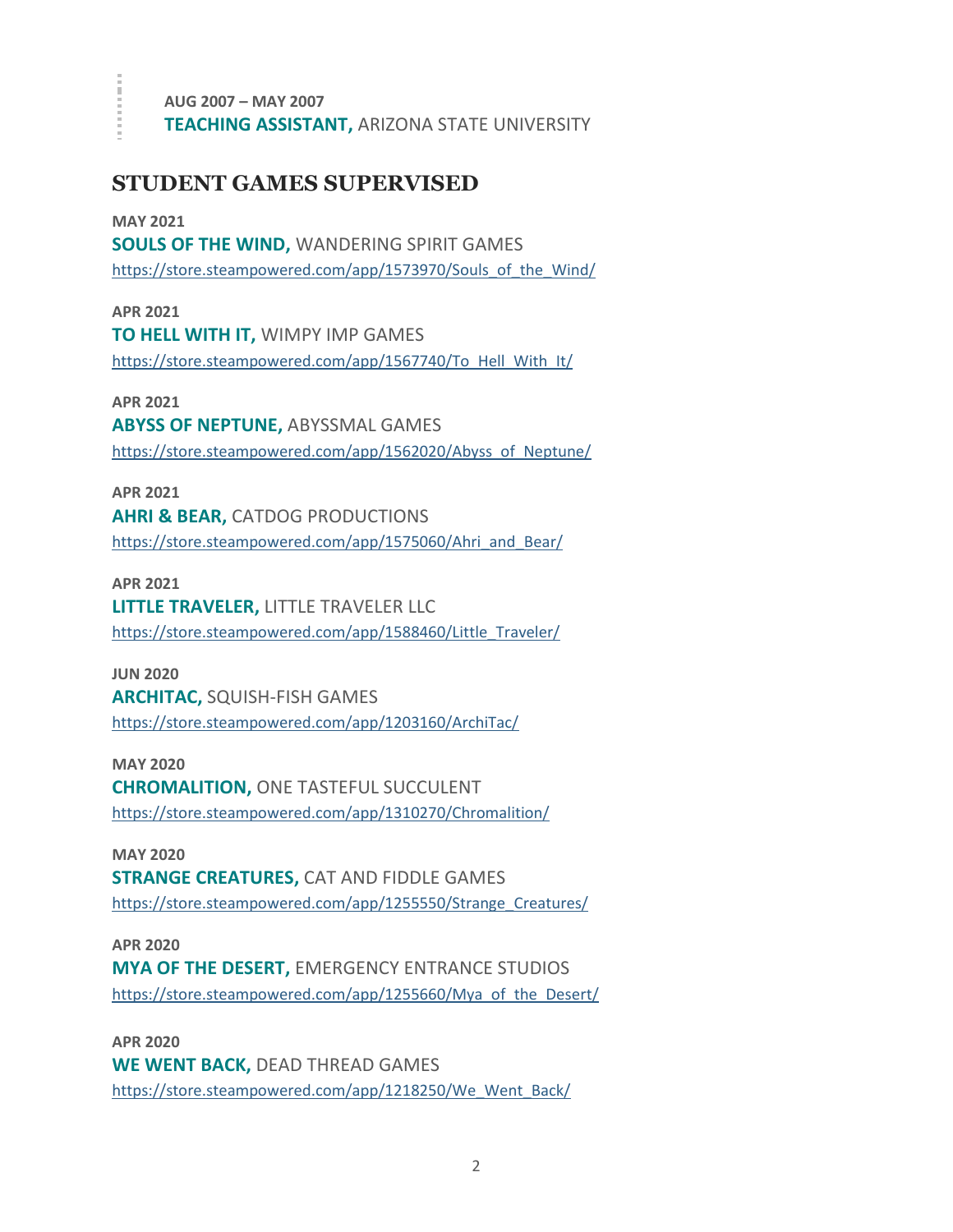**JUL 2019 MEATY MCSKINBONES,** TRIPLOT STUDIO https://store.steampowered.com/app/1046370/Meaty\_McSkinBones/

**MAY 2019 HOCUS POTIONS,** BOX CASTLE GAMES [https://store.steampowered.com/app/1059320/Hocus\\_Potions/](https://store.steampowered.com/app/1059320/Hocus_Potions/)

**MAY 2019 SKY SHEPHERD,** BOXCASTLE GAMES [https://store.steampowered.com/app/1060450/Sky\\_Shepherd/](https://store.steampowered.com/app/1060450/Sky_Shepherd/)

**MAR 2019 HARD LIGHT VECTOR,** ACTUALLY A GAME COMPANY [https://store.steampowered.com/app/1034740/Hard\\_Light\\_Vector/](https://store.steampowered.com/app/1034740/Hard_Light_Vector/)

**FEB 2018 A BOY AND HIS BEARD,** PIXEL ISLAND [https://store.steampowered.com/app/708100/A\\_Boy\\_and\\_His\\_Beard/](https://store.steampowered.com/app/708100/A_Boy_and_His_Beard/)

**MAY 2018 A WALK IN THE WOODS,** SOMETHING DARK STUDIOS [https://store.steampowered.com/app/842420/A\\_Walk\\_in\\_the\\_Woods/](https://store.steampowered.com/app/842420/A_Walk_in_the_Woods/)

**MAY 2018 MEGAMIX,** BEATSIE BOYS <https://store.steampowered.com/app/777140/MEGAMiX/>

**MAY 2018 ORE,** COUCH COSMONAUTS LLC <https://store.steampowered.com/app/790130/ORE/>

**MAR 2018 CLAWFACE,** HATHOS INTERACTIVE <https://store.steampowered.com/app/785130/Clawface/>

**MAY 2018 LOGOUT,** PLAYWRITE STUDIOS <https://store.steampowered.com/app/798950/Logout/>

**AUG 2017 SECONDS TO SQUARE, FAST FALL STUDIOS** [https://store.steampowered.com/app/685200/Seconds\\_to\\_Square/](https://store.steampowered.com/app/685200/Seconds_to_Square/)

**MAY 2017 DELIRIANT,** MANIC INTERACTIVE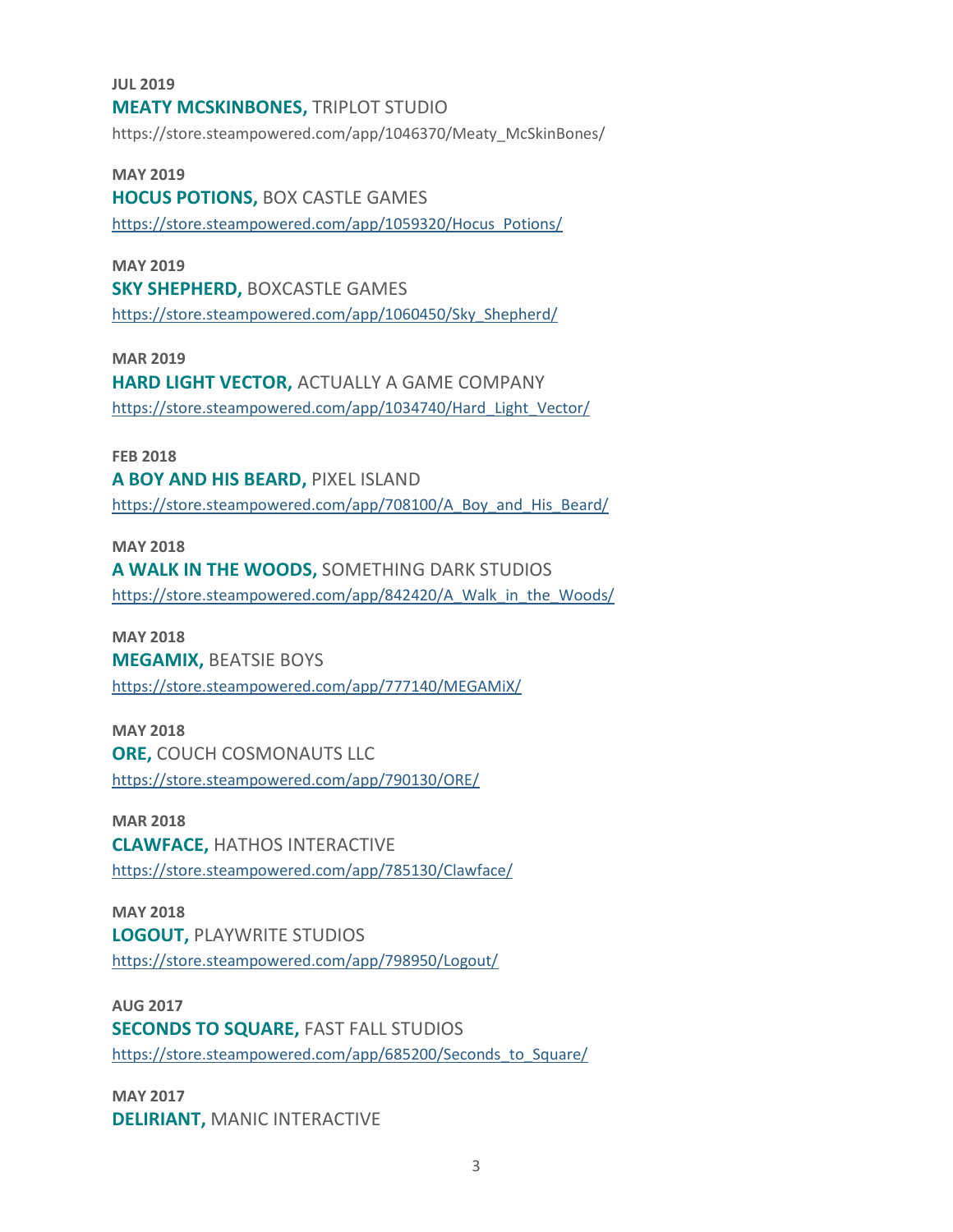[https://store.playstation.com/en-us/product/UP3295-CUSA07687\\_00-DELIRIANTPS4FULL/](https://store.playstation.com/en-us/product/UP3295-CUSA07687_00-DELIRIANTPS4FULL/)

**APR 2017 THE CURSED REVOLVER,** THE CURSED REVOLVER https://store.steampowered.com/app/620670/The Cursed Revolver/

**MAY 2017 THE FLAWS OF GRAVITY,** ABSORBED STUDIOS [https://store.steampowered.com/app/628700/The\\_Flaws\\_of\\_Gravity/](https://store.steampowered.com/app/628700/The_Flaws_of_Gravity/)

**APR 2017 TRAPPED WITH THE DOLLS VR,** DESIGNATED PLAY SPACE [https://store.steampowered.com/app/624920/Trapped\\_With\\_the\\_Dolls\\_VR/](https://store.steampowered.com/app/624920/Trapped_With_the_Dolls_VR/)

## **INTERACTIVE EXPERIENCES RESEARCHED IN MY LAB [GAMES USER RESEARCH LAB, UNIVERSITY OF UTAH](https://games.utah.edu/lab-scheduler/)**

**JUN 2020 CRAFT LAKE CITY DIY FESTIVAL,** CRAFT LAKE CITY <https://craftlakecity.com/past-festivals/diy-festival-2020/>

**JUN 2020 ARCHITAC,** SQUISH-FISH GAMES <https://store.steampowered.com/app/1203160/ArchiTac/>

**MAY 2020 CHROMALITION,** ONE TASTEFUL SUCCULENT <https://store.steampowered.com/app/1310270/Chromalition/>

**MAY 2020 STRANGE CREATURES,** CAT AND FIDDLE GAMES [https://store.steampowered.com/app/1255550/Strange\\_Creatures/](https://store.steampowered.com/app/1255550/Strange_Creatures/)

**APR 2020 MYA OF THE DESERT,** EMERGENCY ENTRANCE STUDIOS [https://store.steampowered.com/app/1255660/Mya\\_of\\_the\\_Desert/](https://store.steampowered.com/app/1255660/Mya_of_the_Desert/)

**APR 2020 WE WENT BACK,** DEAD THREAD GAMES [https://store.steampowered.com/app/1218250/We\\_Went\\_Back/](https://store.steampowered.com/app/1218250/We_Went_Back/)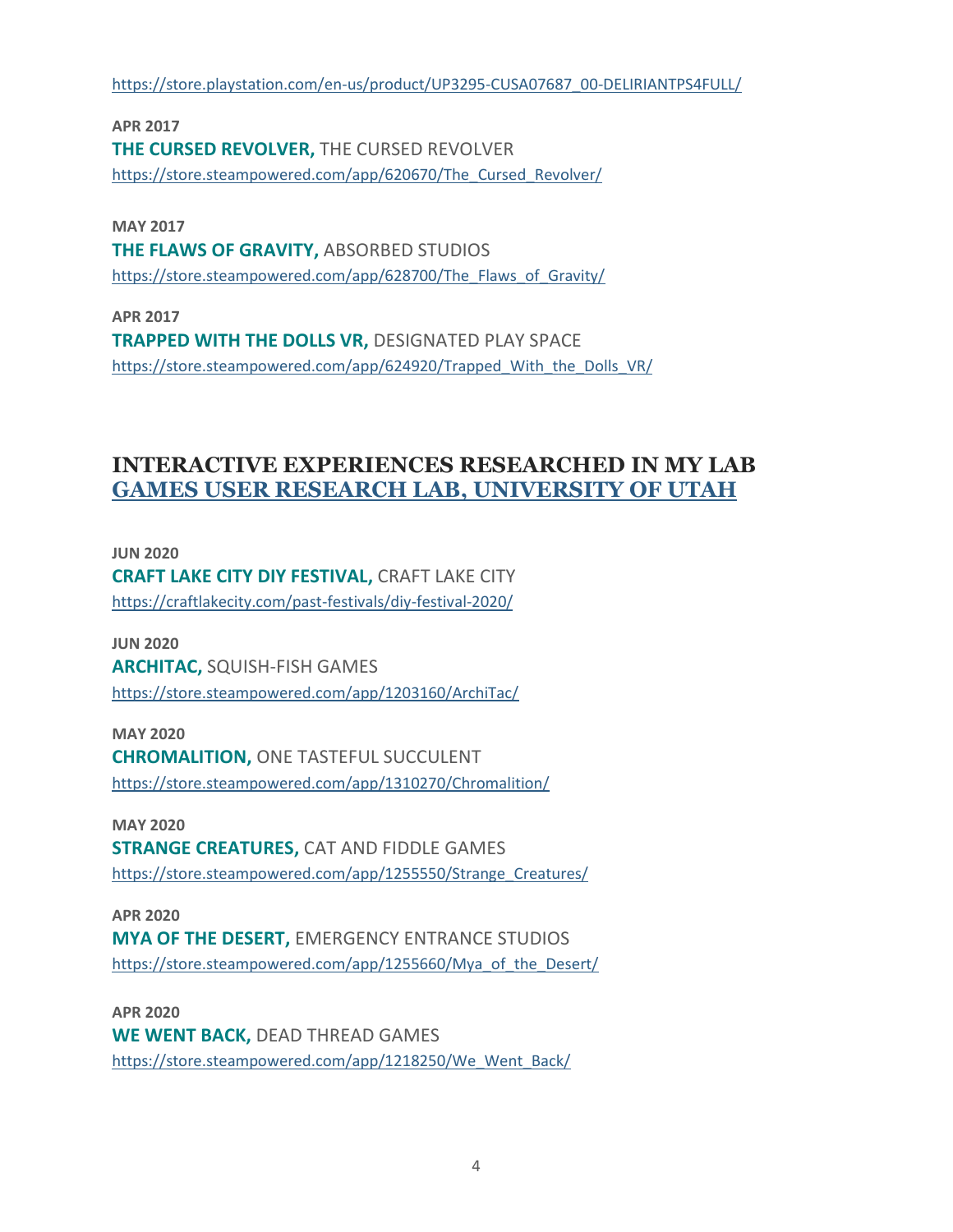# **TEACHING AWARDS**

#### **AUGUST 2020**

#### **UNIVERSITY OF UTAH,** SALT LAKE CITY

Letter of recognition from Dean of Engineering for Games User Research course evaluations being among the college's highest.

#### **AUGUST 2019**

#### **UNIVERSITY OF UTAH,** SALT LAKE CITY

Letter of recognition from Dean of Engineering for Games User Research course evaluations being among the college's highest.

#### **JUNE 2018**

#### **UNIVERSITY OF UTAH,** SALT LAKE CITY

Letter of recognition from Dean of Engineering for Games User Research course evaluations being among the college's highest.

#### **JUNE 2016**

# **HIGHER EDUCATION ASSOCIATION TEACHING FELLOWSHIP CERTIFICATE,**

BRUNEL UNIVERSITY LONDON

I passed a teaching certification training course and thesis project which awarded me membership in the Higher Education Association.

#### **AUG 2014 – AUG 2015**

#### **BRUNEL STUDENT-LED TEACHING EXCELLENCE AWARD,** BRUNEL UNIVERSITY LONDON

The undergraduate students nominated me for an award for best module/course and I won.

#### **AUG 2014-AUG 2015**

## **COLLEGE OF BUSINESS, ARTS AND SOCIAL SCIENCES TEACHING EXCELLENCE AWARD,** BRUNEL UNIVERSITY LONDON

My mentor/supervisor recommended me for an excellence in teaching award and I won.

## **TEACHING GRANTS**

#### **APR 2018**

#### **LEARNING SPACES- STUDENT COMPUTING FEES,** UNIVERSITY OF UTAH

Awarded \$26,620 to purchase eye-tracking hardware and software for user research lab.

#### **NOV 2017**

## **EYE AND HEADTRACKING HARDWARE FOR GAMES USER RESEARCH,** UNIVERSITY OF UTAH

\$2837.25 grant awarded for the purchase of eyetracking hardware to teach students interested in Games User Research how to create and analyse heat maps.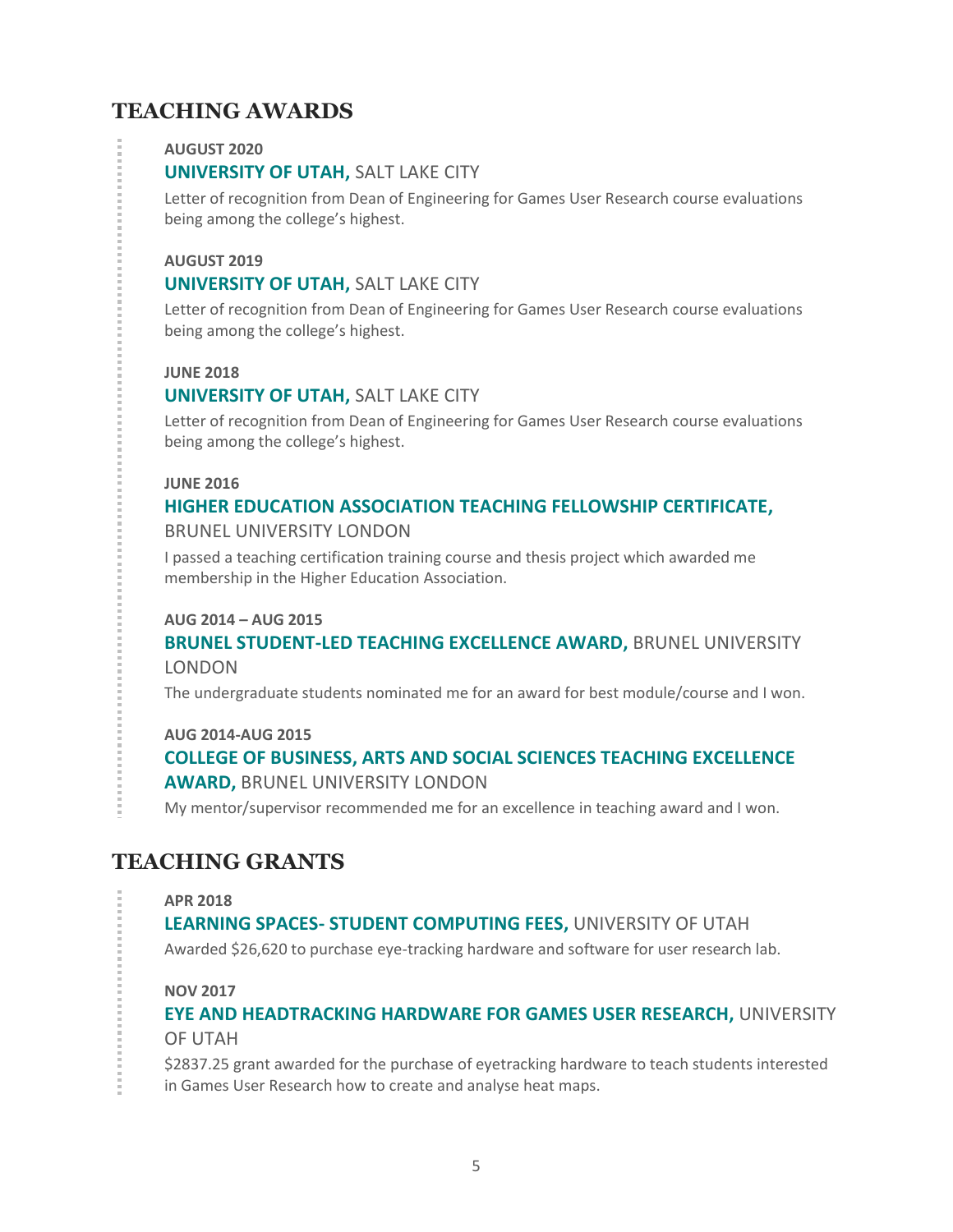## **OTHER AWARDS**

**APR 2018**

**ACTIVISION GIFT,** ACTIVISION

Gifted \$15,000 to support GUR lab.

## **COURSES TAUGHT**

**PARENTHESIS INDICATE INSTRUCTOR AND COURSE SCORES FROM STUDENT EVALUATIONS**

**EAE 2100-002 INTRO TO GAME DESIGN,** SPRING 2019, AUTUMN 2019, SPRING 2020, AUTUMN 2020, SPRING 2021, AUTUMN 2021

**EAE 4500 CAPSTONE SENIOR PROJECT,** AUTUMN 2016 (5.45/5.26)

**EAE 4900-004 GAMES USER RESEARCH,** AUTUMN 2017 (5.71/5.64), AUTUMN 2018, AUTUMN 2019, SPRING 2020, AUTUMN 2020, AUTUMN 2021

**EAE 4900-010 USER INTERFACE,** AUTUMN 2018 (5.86/5.93), AUTUMN 2019, AUTUMN 2021

**EAE 4950-008 INDEPENDENT STUDY,** NICKOLAS FORSTEIN AND JOSH MARCHAND DOING GAMES USER RESEARCH FOR OCTOTHROPE, UNDERGRADUATE STUDENTS, SPRING 2018

**EAE 6000 GAME DESIGN 1,** AUTUMN 2016 (5.19/ 4.36), AUTUMN 2017 (5.56/4.82), AUTUMN 2018 (5.55/5.03), AUTUMN 2019, AUTUMN 2020

**EAE 6025 SERIOUS GAMES,** SPRING 2017 (5.58/5.57), SPRING 2018, SPRING 2019

**EAE 6100 RAPID PROTOTYPING,** AUTUMN 2016 (5.18/4.86)

**EAE 6120 GAME PROJECTS II,** AUTUMN 2017 (5/4.66), AUTUMN 2018 (5.39/ 5.1), AUTUMN 2019, AUTUMN 2020

**EAE 6130 GAME PROJECTS III,** SPRING 2017 (4.94/4.43), SPRING 2018, SPRING 2019, SPRING 2020

**EAE 6900 GAMES USER RESEARCH AND EXPERIENCE,** SPRING 2017 (5.68/5.7), SPRING 2018, SPRING 2019, SPRING 2020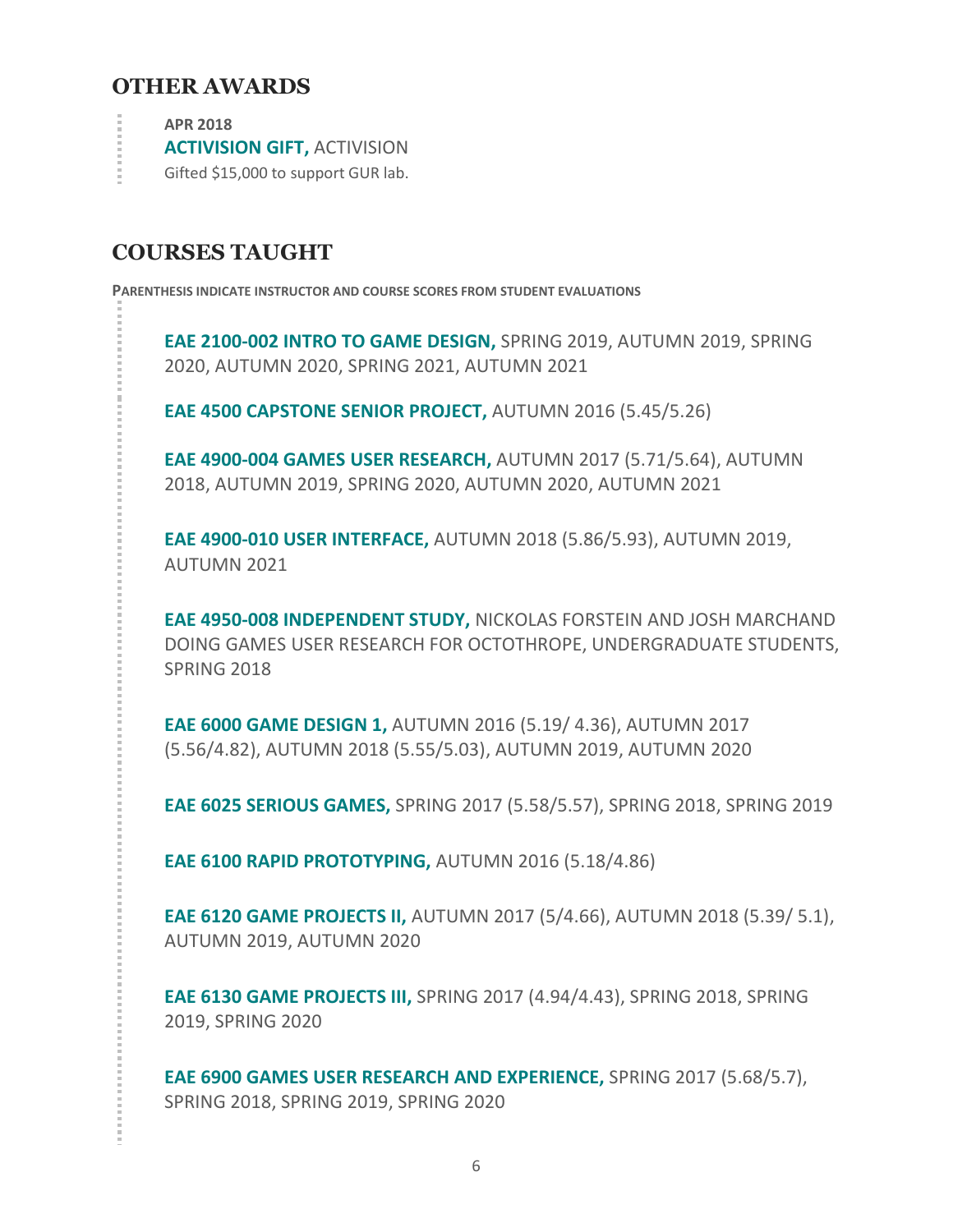**EAE 6900-024 USER INTERFACE,** SPRING 2018 (5.75)

**EAE 6950-011 INDEPENDENT STUDY,** JAXON WHITTAKER DOING GAMES USER RESEARCH AT SONY, MASTERS STUDENT, SPRING 2018

**BRUNEL- UG GAME GENRES,** SPRING 2015, SPRING 2016

**BRUNEL- GRAD GAME GENRES,** AUTUMN 2015

**BRUNEL- UG INTRODUCTION TO GAME STUDIES,** AUTUMN 2015-SPRING 2016

**BRUNEL- UG READING GAMES,** AUTUMN 2014- SPRING 2015

**BRUNEL- UG SOCIAL CULTURAL CONTEXTS OF VIDEOGAMES,** AUTUMN 2014, AUTUMN 2015

**BRUNEL- SOCIAL CULTURAL CONTEXTS OF VIDEOGAMES (MASTERS),** SPRING 2015, SPRING 2016

**BRUNEL- UNDERGRADUATE CAPSTONE CLASS,** AUTUMN 2014, AUTUMN 2015

**BRUNEL- GRADUATE DISSERTATION CLASS,** SPRING 2015, SPRING 2016

## **COURSES DEVELOPED**

**THE FOLLOWING COURSES WERE CREATED OR CO-CREATED BY MYSELF. PARENTHESIS INDICATE INSTRUCTOR AND COURSE SCORES FROM STUDENT EVALUATIONS**

**EAE 4900-004 GAMES USER RESEARCH,** AUTUMN 2017 (5.71/5.64)

**EAE 4900-010 USER INTERFACE,** AUTUMN 2018 (5.86/5.93)

**EAE 6900-022 GAMES USER RESEARCH AND EXPERIENCE,** WITH HELP FROM DR. KELLY BOUDREAU, UNIVERSITY OF HARRISBURG, SPRING 2017 (5.68/5.7), SPRING 2018 (??/??- THERE WERE INSUFFICENT COURSE EVAL RESPONSES TO GET A NUMBER)

**EAE 6900-024 USER INTERFACE,** SPRING 2018, WITH RACHEL LEIKER-WITTS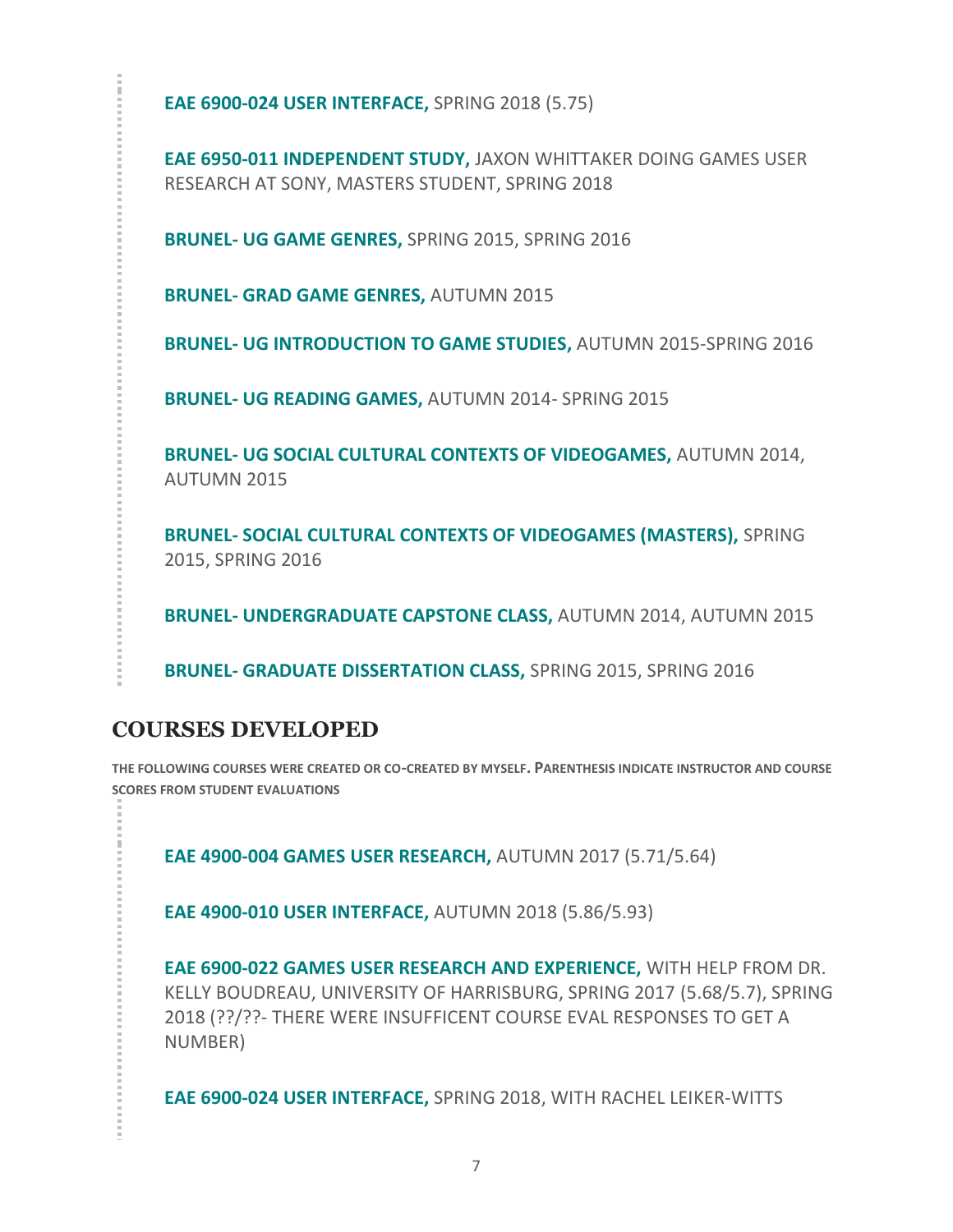**BRUNEL- UG AND GRAD GAME GENRES,** SPRING 2015/ FALL 2015

**BRUNEL- INTRODUCTION TO GAME STUDIES,** AUTUMN 2015-SPRING 2016

## **PHD COMMITTEE MEMBER**

**D. JUAN FRANCISCO BELMONTE AVILA,** UNIVERSIDAD DE MURCIA, SPAIN, JUNE 2015

**TITLE: CORPOREIDAD, INDENTIDAD Y CULTURAL DIGITAL: GENERO Y SEXUALIDAD EN VIDEOJUEGOS**

**NINA FENG,** CURRENTLY ADVISING, UNIVERSITY OF UTAH- COMMUNICATIONS DEPARTMENT, EXPECTED DATE OF COMPLETION MAY 2022

**JASON DANIELS,** CURRENTLY ADVISING, UNIVERSITY OF UTAH- ENGLISH DEPARTMENT, EXPECTED DATE OF COMPLETION MAY 2023

# **MENTORSHIPS**

**JOSH MARCHAND,** CURRENTLY ADVISING, UNIVERSITY OF UTAH, 2019 **MENTOR FOR GAMES USER RESEARCH. ASSISTED IN GETTING INTERNSHIP AT EPIC GAMES.**

**NOELLE JOHNSTON,** CURRENTLY ADVISING, UNIVERSITY OF UTAH, 2019 **ASSISTED WITH WOMEN IN TECH SCHOLARSHIP***.*

**DANA WARE,** CURRENTLY ADVISING, UNIVERSITY OF UTAH, 2018 **ASSISTED WITH GETTING THE SERIOUS GAME PERSPECTIVES IN THE LEONARDO AS A LONG TERM EXHIBIT***.*

**ANNIE CHERKAEV,** CURRENTLY ADVISING, UNIVERSITY OF UTAH, SPRING 2018 **MENTORING AND ASSISTING WITH WOMEN IN COMPUTING EVENTS.**

**KELLE LIMA,** GRADUATED, UNIVERSITY OF UTAH, 2017-2018 **MENTORING BY LOOKING OVER CV, HELPING NETWORK, TAKING HER TO URGENT CARE.**

**LALITHA GUNDAL,** GRADUATED, UNIVERSITY OF UTAH, 2018 **LOOKING OVER CV, UI PORTFOLIO.**

## **PROFESSIONAL SERVICE**

î. **MAR 2010-MAR 2021**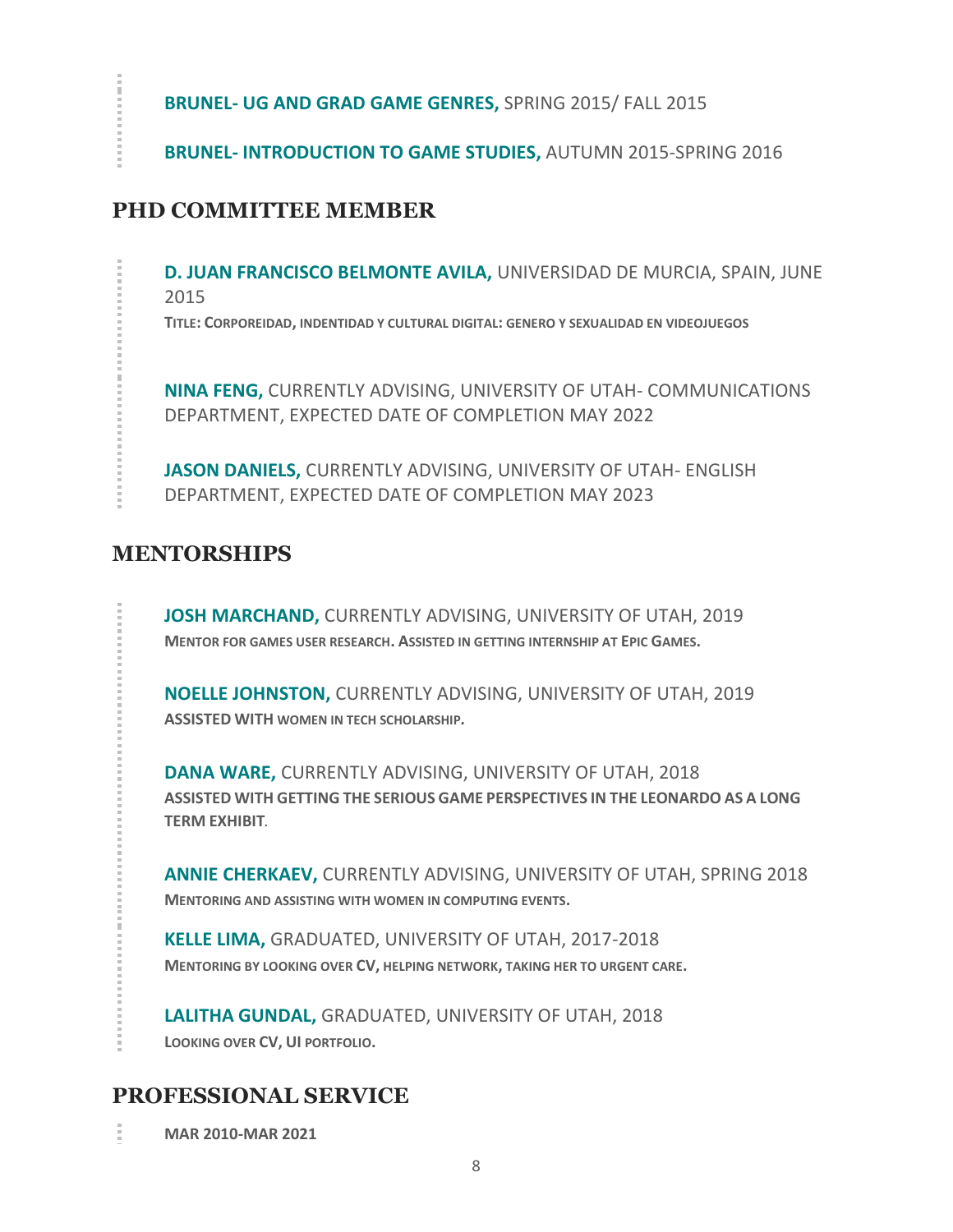#### **VICE PRESIDENT,** GLOBAL GAME JAM

Responsible for taking meeting minutes, attending weekly executive meetings, and coordinating with game jam conferences.

**MAR 2019-MAR 2021**

#### **EXECUTIVE BOARD MEMBER,** GLOBAL GAME JAM

Hold the academic seat. Responsible for coordinating with game jam conferences.

#### **SEP 2018-MAR 2019**

#### **FUNDRAISING LEAD,** GAMES USER RESEARCH SUMMIT

Responsible for reaching out to corporate sponsors and financing the games user research summit. The fundraising goal is \$25,000.

**SEP 2018- NOV 2018**

**REVIEWER,** GAMES USER RESEARCH SUMMIT

Content reviewer for the summit programme.

**JULY 2018-CURRENT**

#### **USER RESEARCH COORDINATOR,** CLARK PLANETARIUM

Responsible for supervising GUR volunteers testing games at the Planetarium.

#### **JUN 2018-JUN 2020**

#### **STEERING COMMITTEE,** GAMES USER RESEARCH SIG, IGDA

Board member of the GUR special interest group of the International Game Developer Association.

#### **SEP 2017-MAR 2018**

#### **FUNDRAISING LEAD,** GAMES USER RESEARCH SUMMIT

Responsible for reaching out to corporate sponsors and financing the games user research summit. The fundraising goal was \$18,000 and I managed to raise \$20,550.

**JAN 2017-CURRENT REVIEWER,** FOUNDATIONS OF DIGITAL GAMES

**JAN 2015- CURRENT REVIEWER,** DIGITAL GAMES RESEARCH ASSOCIATION

**MAR 2016- CURRENT EDITORIAL BOARD MEMBER,** GAMES AND CULTURE

**NOV 2014- CURRENT EDITORIAL BOARD MEMBER,** JOURNAL OF GAMING AND VIRTUAL WORLDS

## **INTERNAL SERVICE**

**OCT 2020**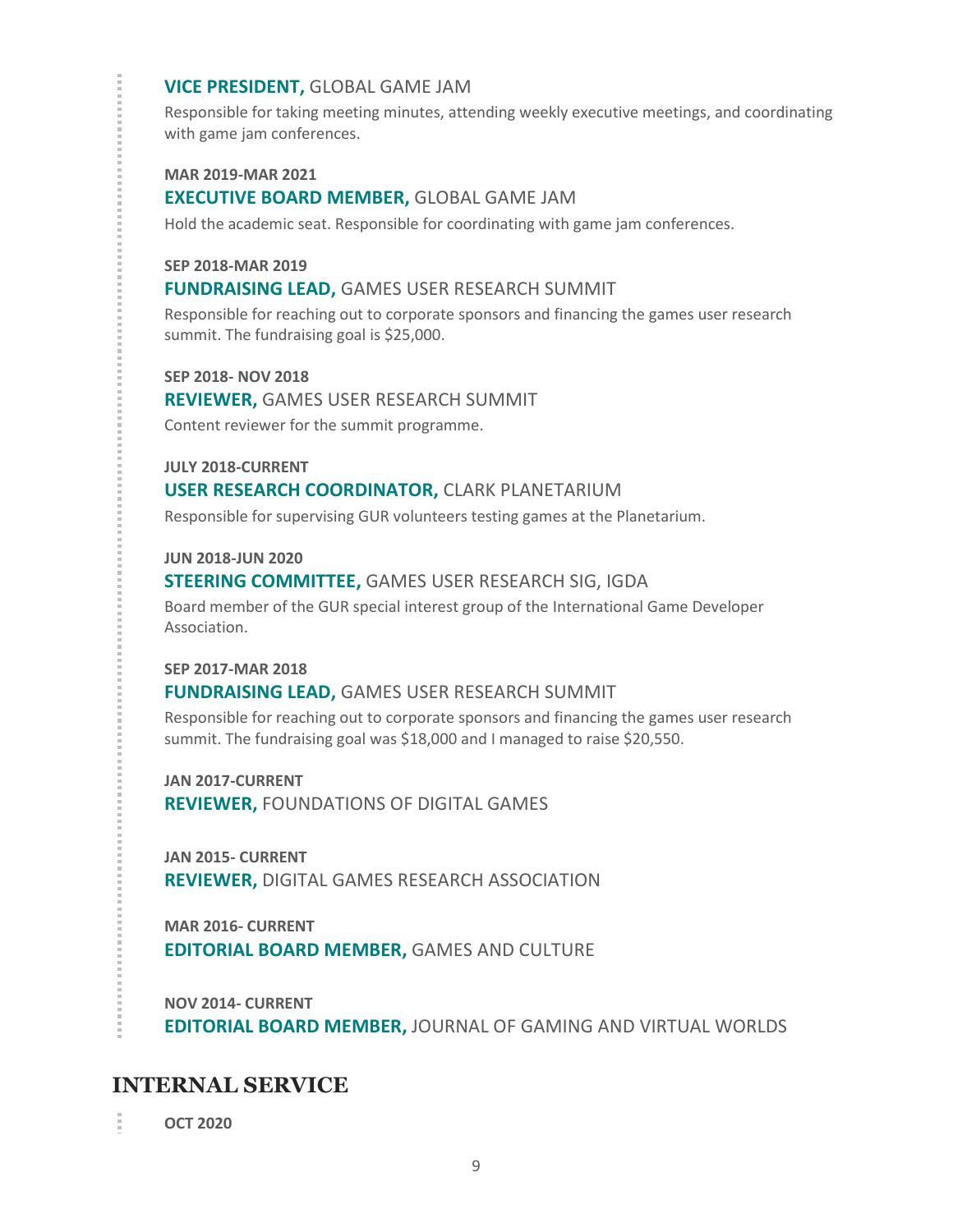#### **DIVERSITY AND INCLUSION COMMITTEE,** ENTERTAINMENT ARTS AND

ENGINEERING, UNIVERSITY OF UTAH Committee chair.

#### **JAN 2019**

**LEARNING OUTCOME REVIEW,** CURRICULUM COMMITTEE, UNIVERSITY OF UTAH Reviewing learning outcomes on course syllabi.

#### **NOV, DEC 2018**

### **IRB TRAINING PRESENTATION ON RESEARCH ETHICS AND VR,** INSTITUTIONAL REVIEW BOARD, UNIVERSITY OF UTAH

Gave an hour long presentation and workshop on the ethical issues involved in using virtual reality in research.

#### **NOV 2018**

## **WHITE PAPER ON DEMOGRAPHICS OF EAE STUDENTS,** UNIVERSITY OF UTAH

Collected and analysed data about masters and undergraduate students. This eventually resulted in the Diversity page of the EAE website.

#### **SEP 2018**

#### **CURRICULUM COMMITTEE,** UNIVERSITY OF UTAH

Appointed to the curriculum committee.

#### **JAN 2018**

### **WHITE PAPER ON DEMOGRAPHICS OF EAE STUDENTS,** UNIVERSITY OF UTAH

Collected and analysed data about masters and undergraduate students. This eventually resulted in the Diversity page of the EAE website.

#### **DEC 2017**

### **WHITE PAPER ON DEMOGRAPHICS OF EAE PLAY,** UNIVERSITY OF UTAH

Undergraduate students and myself collected demographic data of the EAE Play Day attendees and I prepared a white paper which circulated faculty.

#### **NOV 2017- NOV 2020**

### **INSTITUTIONAL REVIEW BOARD MEMBER,** UNIVERSITY OF UTAH

A member of Panel 1 for the IRB.

#### **JAN 2017- JAN 2018**

#### **GLOBAL GAME JAM HOST,** UNIVERSITY OF UTAH

I hosted 2017's Jam solo, and had the help of Rogelio Cardona Rivera in 2018.

## **CONSULTING**

**APR 2018 ROCKWELL,** SALT LAKE CITY Approached as a GUR expert to advise on VR project.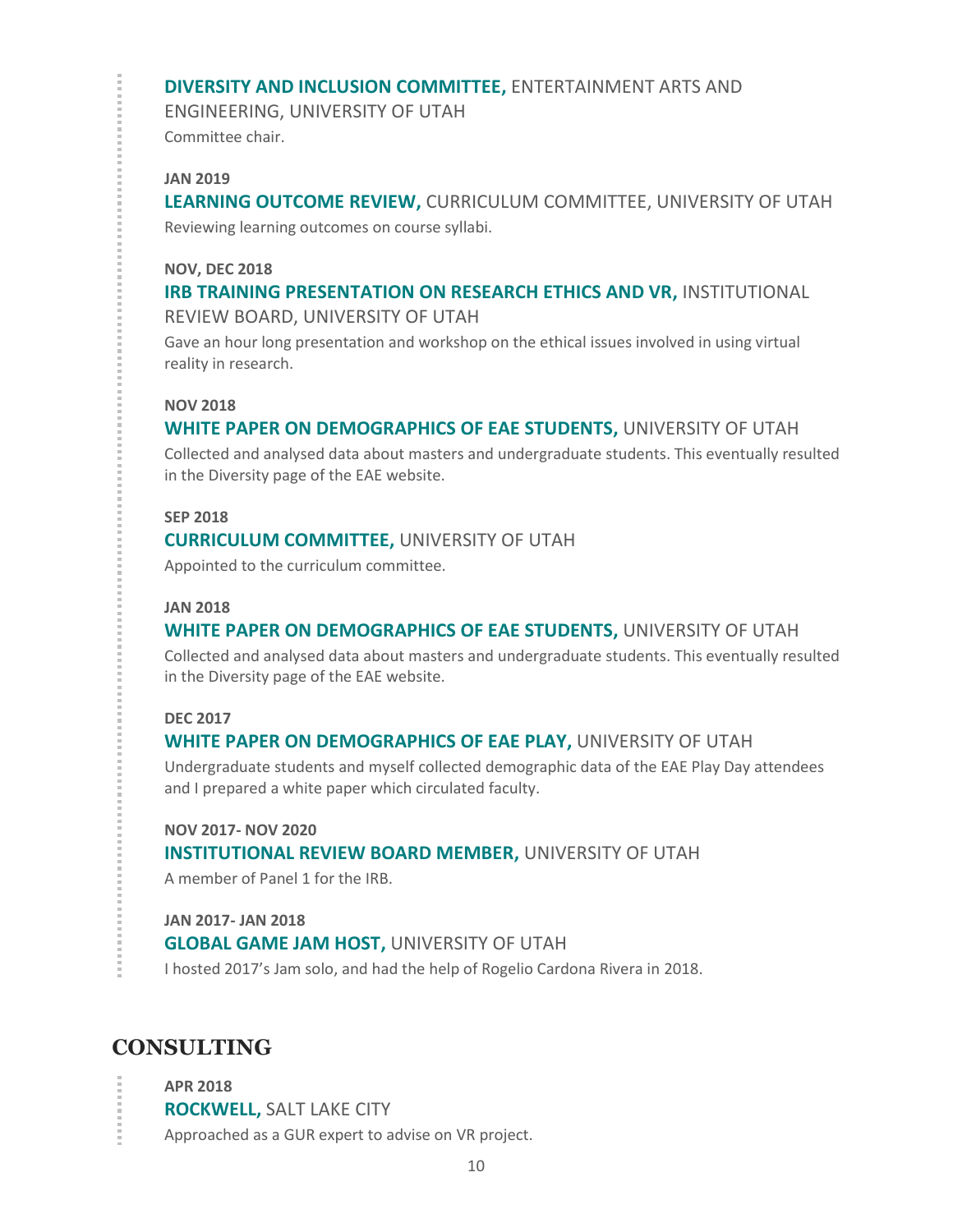**MAR 2018**

 $\frac{1}{2}$ 

**ZYNGA,** SAN FRANCISCO

Approached as a GUR expert to advise on a new project.

## **RESEARCH GRANTS**

#### **FEB 2019**

**ROCKWELL,** SALT LAKE CITY

Awarded \$32,955.00 to complete a white paper on the effectiveness of training and VR sims.

#### **MAY 2018**

**ROCKWELL,** SALT LAKE CITY

Awarded \$23,825.00 to complete a white paper on the effectiveness of training and VR sims.

### **OCT 2016**

## **NSF INNOCATION CORPS,** NATIONAL SCIENCE FOUNDATION

\$3,000 seed grant to de-risk technology used for medical innovation. The study, 'Young Adults as Co-Designers for a Game to Reduce Cognitive Barriers to Sexual Healthcare Efficacy', involves working with at-risk juvenile incarcerated populations to reduce STI risk-taking behavior.

# **RESEARCH PUBLICATIONS**

[Accepted] Guajardo, A. 2022. 'It Sucks for Me and it Sucks for Them: The Emotional Labor of Women Twitch Streamers. Submitted to Digital Games Research Association.

[Accepted] Guajardo, A. 2022. 'Animal Crossing'. *Chapter in 50 Key Video Games*. Routledge, New York.

[Accepted] Brown, A. 2022. "Gay for Play?: The Economy of Flirting Between Women Video Game Streamers" chapter in Wysocki, M. and Shook, S. 2022. The Handbook of Games and Sexuality. Routledge.

Brown, A. and Moberly, E. 2020. 'Twitch and Participatory Cultures' in *The Videogame Debate: Part 2*. Routledge, New York.

Brown, A. and Stenros, J. 2018. Sexuality and Erotic in Role-Play. In Zagal, J. and Deterding, S. Role Playing Game Studies: Transmedia Foundations. Routledge: New York, pp. 425-439.

Brown, A. and Stenros, J. 2018. Adult Play: The Dirty Secret of Grown Ups. *Games and Culture*. 13(3), pp 215-219.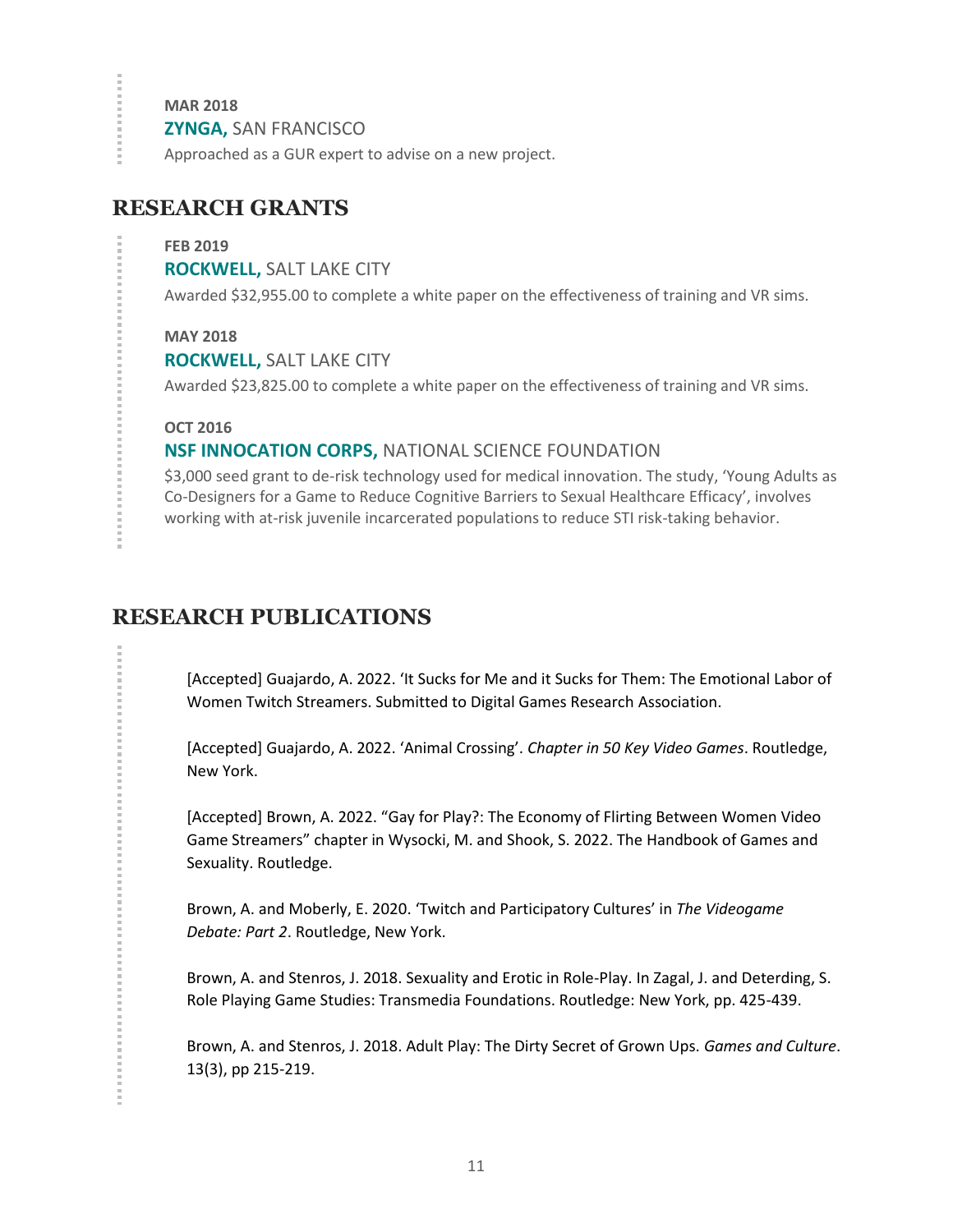Brown, A. 2018. 'Salt Lake City, UT' in Grace and Gold 2018. Global Game Jam Stories. Global Game Jam, San Luis Obispo, CA.

Brown, A. and Gallagher, R. 2018. 'Gaming and Sex' in Nixon, P. and Düsterhöft, I. K. (eds) S*ex in the Digital Age*. New York: Routledge.

Brown, A. and Bidara, R. (eds). 2017. 'Transactions of the Digital Games Research Association Special Issue'. ToDiGRA 3(2).

Brown, A. 2017. 'Videogames and Sex'. In Smith, C., Attwood, F. and McNair, B. *The Routledge Companion to Media, Sex and Sexuality*. New York: Routledge.

Harviainen, J.; Brown, A. M. L. and Suominen, J. (2016) 'Three Waves of Awkwardness: A Meta-Analysis of Sex in Game Studies', *Games and Culture*, 11(3).

Brown, A. (2015). *Sexuality in Role-Playing Games*. New York: Routledge.

Mortensen, T.E., Linderoth, J. and Brown, A. (eds) (2015). *The Dark Side of Game Play*. New York: Routledge.

Brown, A. (2015). 'Towards a Taxonomy of Sexy Analogue Play', *Analogue Game Studies*, 2(5).

Brown, A. and Berg Marklund, B. (2015). 'Animal Crossing: New Leaf and the Diversity of Horror in Video Games', proceedings of the 8th Digital Games Research Association conference. 14 May 2015.

Brown, A. (2015). 'Awkward: The importance of reflexivity in ethnographic methods'. In Lankoski, P. and Björk, S., eds. *Game Research Methods: An Overview.* ETC Press. Ch. 6.

Brown, A. (2015). "He is Coming to the Wedding": Exploring Narratives of Love and Friendship Among Erotic Role Players in World of Warcraft. In Enevold, J. and MacCallum-Stewart, E. (2015). Game Love. McFarland & Company. Ch. 7.

Brown, A. (2015) "'He is Coming to the Wedding': Exploring narratives of love and friendship among erotic role players in *World of Warcraft'*". In E. MacCallum-Stewart and J. Enevold, eds. *Game Love*. McFarland Books. Chapter 7.

Jones, M. and Brown, A. (2014) 'Expediency and Expendability: An exhumation of the morality of necromancy'. In Robichaud, C. ed. *Dungeons & Dragons and Philosophy: Blackwell Philosophy and Pop Culture Series*. Chapter 11.

Brown, A. (2013) ''I Put on my Robe and Wizard Hat': A brief introduction to erotic role play (and the questions it raises)'. *First Person Scholar Blog.* Found at: <http://www.firstpersonscholar.com/i-put-on-my-robe-and-wizard-hat/>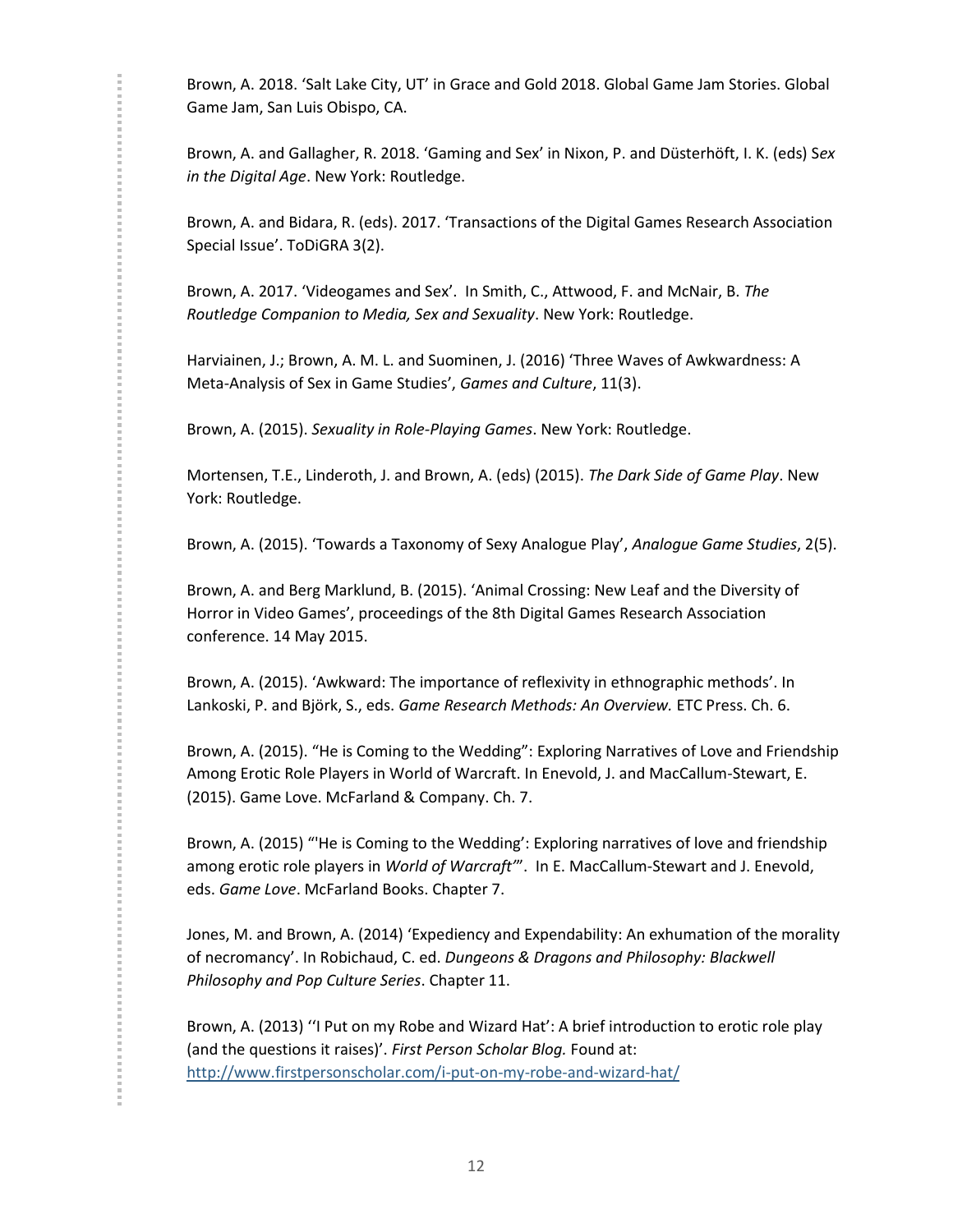Brown, A. (2012). ''No One-Handed Typing': An exploration of cheats and spoilsports in an erotic role play community in *World of Warcraft'. Journal of Gaming and Virtual Worlds,* 4(3).

Brown, A. (2011). 'Players and the Love Game'. *Proceedings of the 5th Digital Games Research Association conference.* 17 September 2011. Found at: [http://www.digra.org/dl/db/11312.34300.pdf.](http://www.digra.org/dl/db/11312.34300.pdf)

Brown, A. and Temple, E. M. (2011). 'A Feminist Critique of Outdated Constructions of Gender: A response to Zucker et al. (1999)'*. Psychology of Women Section Review.* 13 (1).

Perry, N., Mitchell Kay, S., Brown, A. (2007) 'Continuity and Change in Home Literacy Practices of Hispanic Families with Preschool Children'. *Early Childhood Development and Care.* Volume 178, issue 1*.*

## **PRESENTATIONS**

Guajardo, A. Usability and Accessibility Heuristics for a Games User Research Lab. Games User Research Summit 2021. Conference Paper, Refereed, Accepted, 05/20/2021.

Guajardo, A.; Hunter, A.; White, P.; Johnson, A. and Rigtrup, L. (2021). Mad Science on Trial. Presentation given to Fan X Salt Lake. Conference Paper, Refereed, Presented, 09/17/2021. <https://www.youtube.com/watch?v=uQlW3jEWOlg&t=962s>

Brown, A. Coping with Graduate School during Covid-19, School of Computing, University of Utah. Invited Talk/Keynote, Other, 02/12/2021.

Brown, A., Bayles, G., Kapral, A. and Vaghari Moghaddam, B. 2021. Supporting LGBTQ Events Online. Panel Discussion for FDG2021. 2-6 August 2021. Online.

Brown, A. and Ettehadieh, K. 2020. 5 Things women twitch streamers taught us about community in creative industries/ 5 Cosas Que las Streamers de Twitch Nos Enseñaron Sobre la Comunidad en las Industrias Creativas . Invited Talk/Keynote, Presented, 09/17/2020. https://www.uninorte.edu.co/web/educacion-continua...

Brown, A. (2020) Women in Computing Round Table. Invited Talk/Keynote, Presented, 09/10/2020.

Brown, A. and Olson, G. (2020). 'Why Developers Should Twitch Stream.' Invited talk given to the Salt Lake chapter of the International Game Developer's Association. EAE, Salt Lake City, 13 February 2020. Invited Talk/Keynote, Presented, 02/13/2020.

'The Unintended Consequences of Using Twitch as a University Professor', extended abstract given to Digital Games Research Association Conference, Ritsumeikan University, Kyoto, Japan, August 6-10 2019.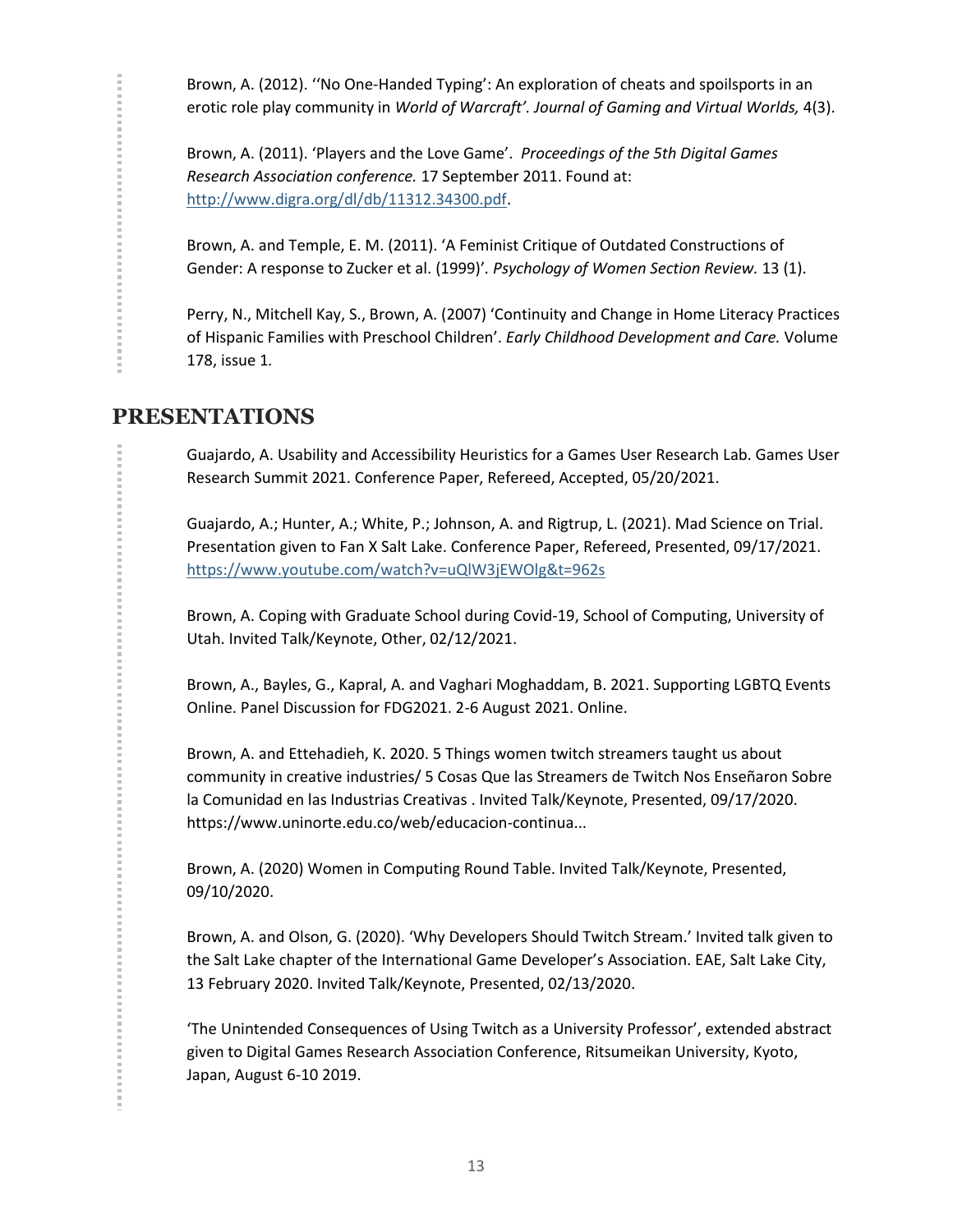'Teaching with Twitch' workshop given to Digital Games Research Association Conference, Ritsumeikan University, Kyoto, Japan, August 6-10 2019.

'Cultural Differences in Sexual Health Games Across the Atlantic' talk given to Queerness in Games Conference, University of Southern California, Los Angeles, CA, 31 March- 1 April 2017. 'Medieval Performance and Child's Play: The Difficult Task of Preserving English Cultural Heritage through Games', paper given at Game History Symposium, UQAM Annexe, Montréal, QC, CA, 28-30 June 2016.

'Animal Crossing: New Leaf and the Diversity of Horror in Video Games', paper given at the 8th Digital Games Research Association conference, Leuphana University, Lüneburg, DE, 14-17 May 2015.

'Sex as Play' talk given and invited commentator at Adult Play Seminar, University of Tampere, Tampere, FI. 11-12 May 2015.

'Qualitative Methodology' lecture and workshop given at Utrecht Summer School, Utrecht University, Netherlands, 25-27 August 2014.

'The Sexual Adventure of Erotic Role Play' paper given at the Digital Games Research Association, Snowbird, Utah, 3-6 August 2014.

'Virtual Ludic Sexuality and the Home' talk given at AHRC funded expert workshop 'Culture, Value, and Attention at Home', at Liverpool Hope University, Liverpool, UK. 22 May 2014.

'Sex and Games' invited guest lecture at The University of Skövde, Skövde, Sweden. 13 May 2014.

'The Puberty of Games Studies' paper presented at Critical Evaluation of Games Studies Seminar at the University of Tampere. Tampere, Finland. 28-29th April 2014.

'The State of Games Studies' presentation at Update Show, The Landing, Media City, Salford, UK. 12 April 2014. Youtube video of the talk found here: <http://www.youtube.com/watch?v=lDOxAdknMa0>

'Creativity, Companionship, and Masturbation: Overturning stereotypes of erotic role players in *World of Warcraft*.' Early Career Research Seminar, School of Social Sciences, The University of Manchester, Manchester, UK. 6 November 2013.

'Defragging the Methodology of Games Studies' panel chair at  $6<sup>th</sup>$  Annual Digital Games Research Association conferences at Georgian Terrace Hotel. Atlanta, Georgia, USA. 26-29th August 2013.

''It Will Keep its Hands to Itself, Won't It?' NPC disciplinary responses to 'evil' player actions in Skyrim and transition to the mimicked Panopticon.' The Darkside Panel, Nordic DiGRA, University of Tampere, 8th June 2012.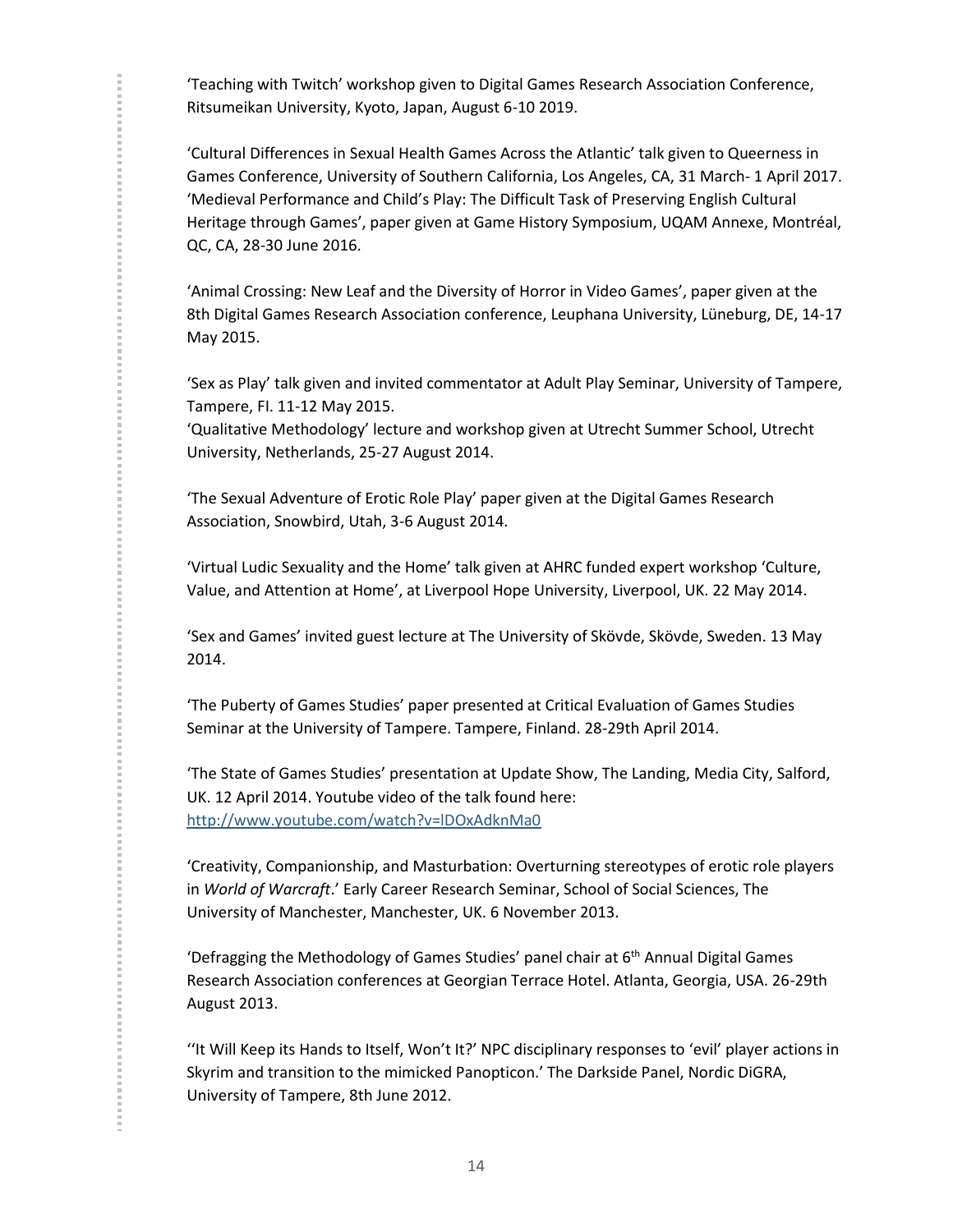'Threesomes, Waterfalls, and Healing Spells: The utility of magic, fantasy, and game mechanics in erotic role-play in World of Warcraft' paper presented at Role Playing in Games Seminar at the University of Tampere. Tampere, Finland. 10-11 April 2012.

'Show Me the Game Love!' workshop leader at Under the Mask, University of Bedfordshire. Luton, UK. 13th June 2012.

'Revisiting the Issue of Avatar Rape: Comparing past findings with new research from erotic role play communities in World of Warcraft' paper given at Console-ing Passions, Suffolk University. Boston, Massachusetts, USA. 19-21 July 2012.

''He's Coming to the Wedding': Exploring narratives of love and friendship among erotic role players in World of Warcraft' presentation at Lund University. Lund, Sweden. 14-18 November 2011.

'Players and the Love Game' presentation for the 5th Annual Digital Games Research Association conference at Utrecht School of the Arts. Hilversum, Netherlands. 14-17th September 2011.

'Lesbian Elves and Goblin Sex Machines' presentation at Under the Mask, University of Bedfordshire. Luton, UK. 2nd June 2011.

'No One-handed Typing' presentation at Multi.player, University of Hohenheim. Stuttgart, Germany. 21-23rd July 2011.

'The Future of Confusion' a presentation on cybergoth culture given to Sociology of Popular Music second year undergraduate class at The University of Manchester. Manchester, UK. 18 March 2011.

''What was your motivation to have your character raped and then eaten?': Ethical and methodological challenges to online and video game research' presented at a sociology PhD student seminar at The University of Manchester. Manchester, UK. 15th November 2010.

'Romancing the Avatar: A sociological look into how group dynamics influence the sexuality of play' presented at a sociology PhD student seminar at The University of Manchester. Manchester, UK. 26 April 2010.

''I am Druid, Hear Me Roar!' Introducing young women in gamer grrl communities' presented at Young Feminisms PhD seminar at The University of Manchester. Manchester, UK. 11 May 2010.

'Huizinga's concept of a 'magic circle' of gaming applied to a massive multiplayer context' presented at Playthings… at The University of Manchester. Manchester, UK. 4th November 2009.